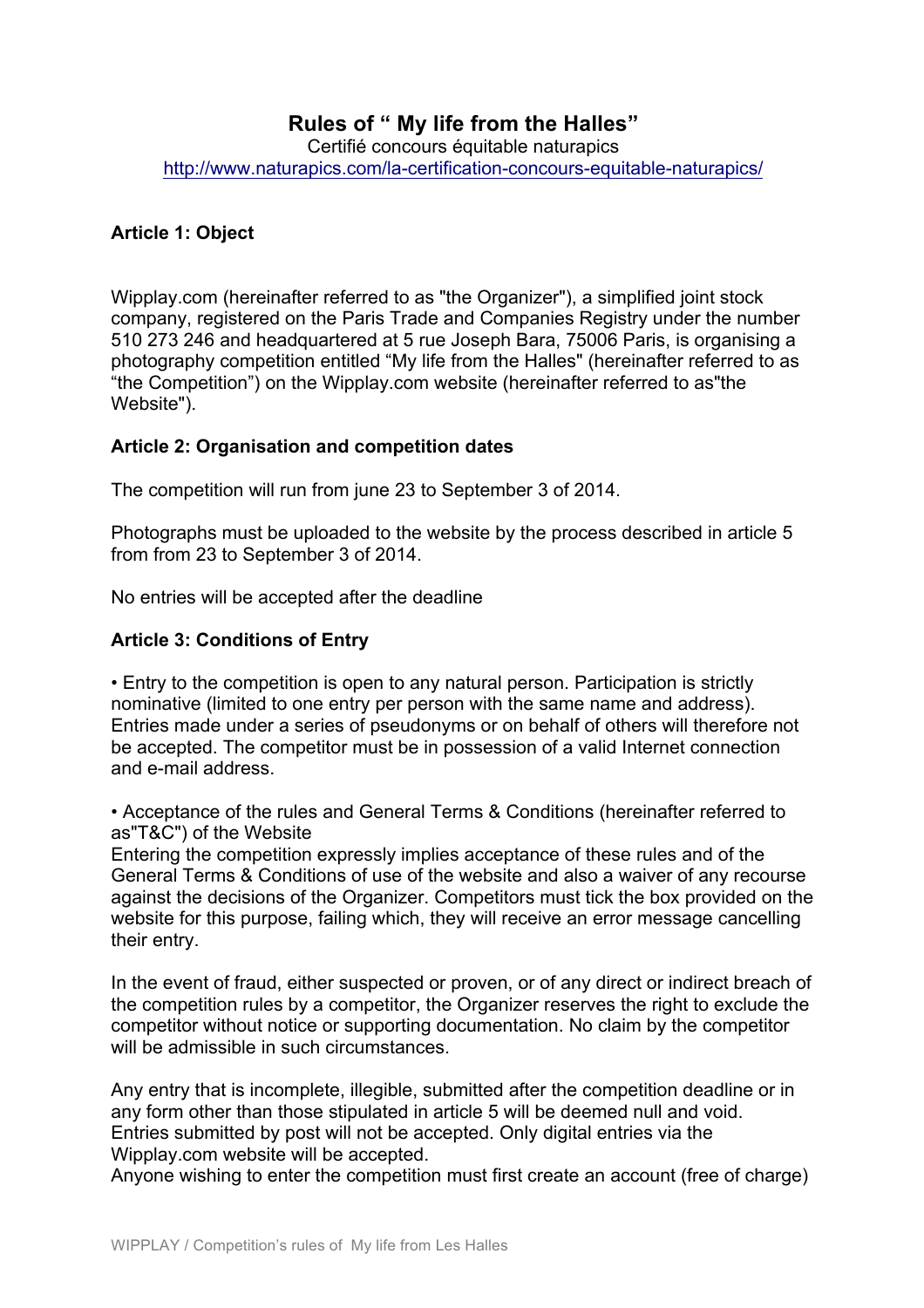on the Wipplay.com website.

# **Article 4: Intellectual property**

Intellectual property of Wipplay.com

All trade marks, logos, texts, icons, domain names and software accessible on the website, with the exception of creations uploaded by Wipplay.com members (i.e. the contributors), are the sole intellectual property of Wipplay.com. The fact of using the

services accessible on the website and/or entering the competition does not under any circumstances constitute an authorisation to use or acquire any title over objects that are the intellectual property of Wipplay.com.

Intellectual property of the competition entrant

#### • Copyright

The entrant declares and warrants that he/she holds all property rights, intellectual property rights, personality rights and in particular name and image rights to the individual(s) or item(s) represented in the photograph(s), attached to the photographs and/or, at the very least, holds all the authorisations that may be necessary for the organising companies to make use of the photographs, and in particular holds authorisations from the individual(s) or item(s) represented in the photograph(s) and/or from the assigne(es) and beneficiarie(s)and from the photographer.

### • Winning photographs

However, a Member who has entered one of his/her photographs in a contest accepts

that it may – if it is in any way awarded (number of views, winner

of the contest, receiver of the most votes, etc.), – be displayed and/or published, edited or modified in accordance with the conditions set out hereinafter, without any remuneration or recompense other than the prize won as defined in the Competition Rules.

A Member whose photograph wins an award (hereinafter referred to as the "Photo") declares that he/she transfers to the Company, on an exclusive basis and free of charge.

his/her intellectual property rights attached to the Photo as specified hereinafter, in order to enable the Company to disseminate or publicize the Photo.

In this regard, the Member grants to the Company, in particular, the following rights: - the right to reproduce the Photo or have it reproduced without limitation as to the number of reproductions, in full or in part, by any means or processes, on any media and any materials, whether existing or future, known or as yet unknown, and in particular on any paper or derived medium, or plastic, digital, magnetic, electronic or computer medium, via downloading, or in videograms, CD-Roms, CD-Is, DVDs, discs, diskettes, or networks; WIPPLAY / Competition's rules of My Life from Les **Halles** 

- the right to display the Photo or have it displayed by any broadcasting means or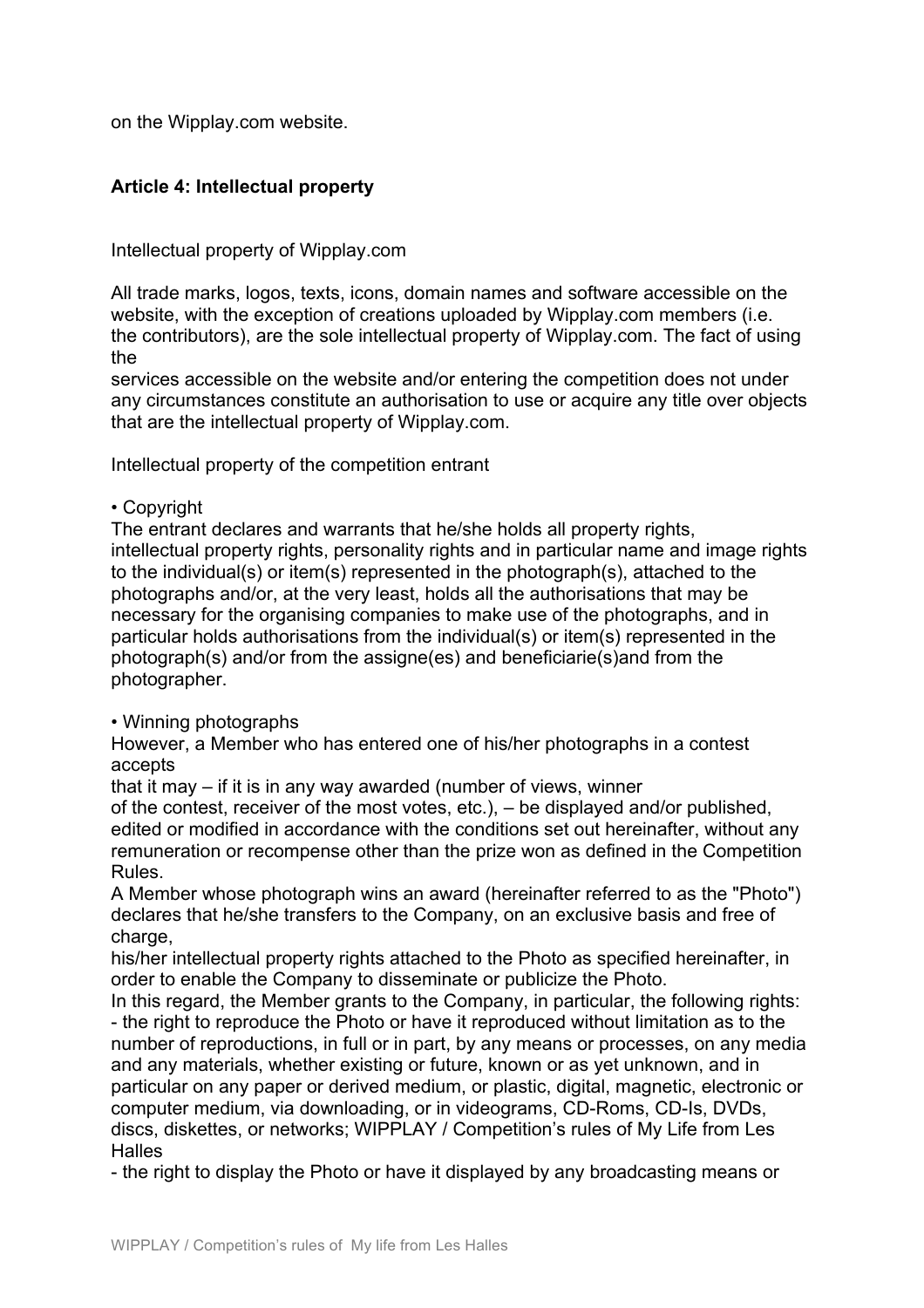other means of communication, whether existing or future, known or as yet unknown, in particular via any online telecommunication networks, such as the Internet, intranets, digital television networks, transmission by terrestrial broadcasting, by satellite, by cable, WAP, interactive telematic systems, downloading, data transmission, or wired or wireless telephone networks;

- the right to transfer all or part of the rights to the Company's partners for non commercial purposes.

The Member will remain the holder of any moral right they may hold in respect of the Photo. This assignment of rights is granted non exclusively, in the European Union, and for a duration of 2 years.

• Right of quiet possession

The member warrants Wipplay full and quiet possession, free and clear of all easement, of the rights granted under the terms of this agreement, and warrants Wipplay against any disturbance or claim or assertion of superior title and against any action for fraud arising from the elements provided by the member under the terms of this agreement.

# **Article 5: Terms of entry**

• Principle of free entry

Entering the competition is not free, since we do not refund the cost of connection to the website.

- Photographs must be uploaded to the Wipplay.com website 23 to September 3 of 2014

. No entries will be accepted after the deadline.

• Photographs must be submitted to the website in digital format only. Formats accepted: jpg, gif and png.

## **Article 6: Competition process**

Two types of prize will be awarded:

- . The jury prize
- . The audience prize

. The jury prize will be awarded to the 3 best photographs selected by the jury (one photograph per competitor)

. The audience prize will be awarded to the 3 photographs receiving the highest number of votes from website visitors over the competition period.

In the event of a tie between two or more photographs, the photograph first uploaded to the website will be declared the winner.

## **Article 7: Awards**

• Description:

Wipplay.com will award prizes to the three winners in each category:

• Conditions of allotment:

Article 7 : Price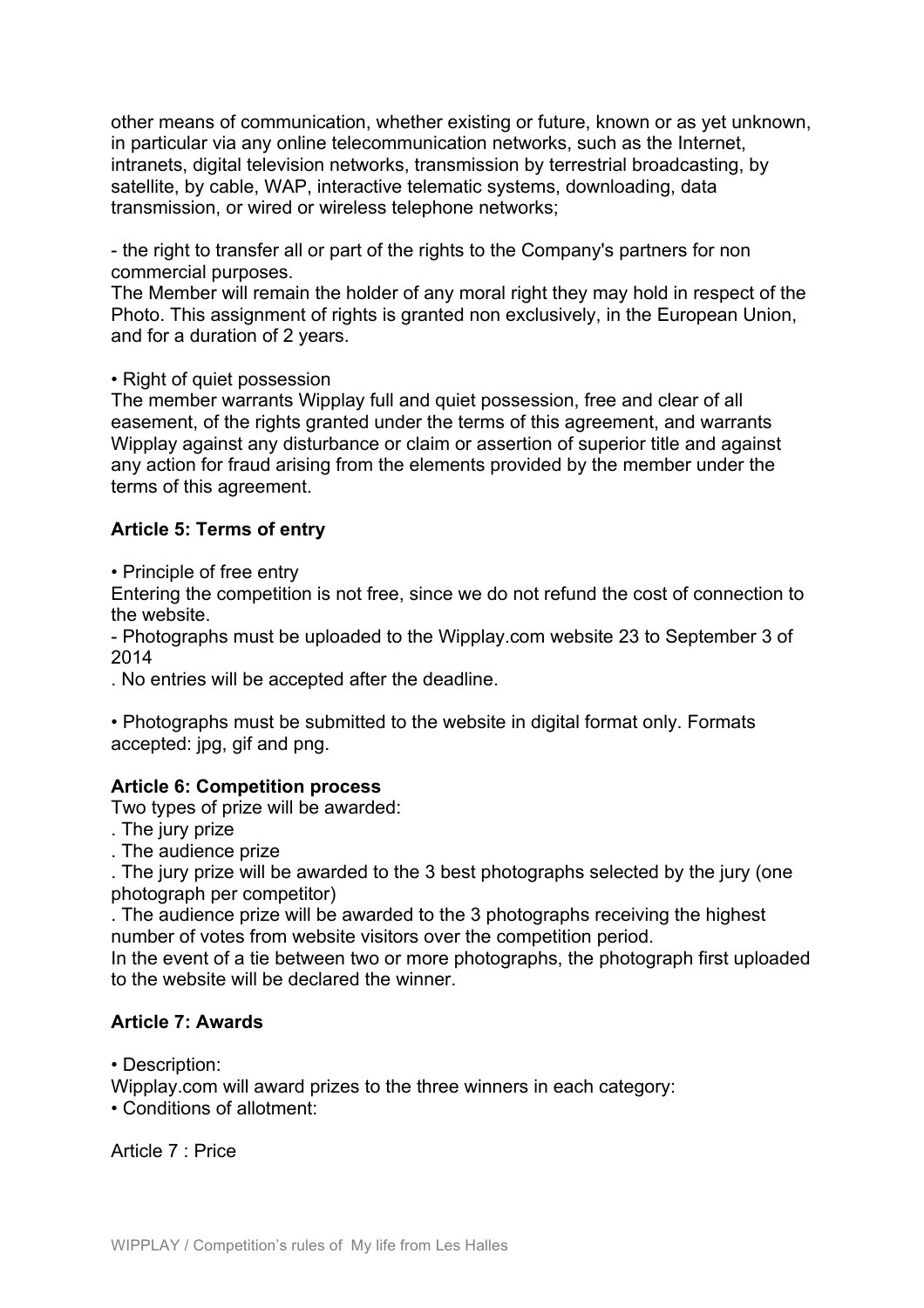### **JURY' S PRIZE**

- **1st prize** 1 camera Olympus EP-5. Value 1099euros.
- **2nd prize**: 1 waterproof camera Olympus TG-3. Value 399,90 euros
- **3rd prize**: 1 book of Robert Doisneau. Value 28,98 euros

### **AUDIENCE AWARD**

-**1st prize** : 1 book of Robert Doisneau. Value 28,98 euros

- -**2nd prize**: 1 book of Robert Doisneau. Value 28,98 euros
- **3rd prize**: 1 book of Robert Doisneau. Value 28,98 euros

\*: The 30 favourites pictures of the jury pictures will be exib on the palissade of Les Halles's construction site. (The exhibitions s dates are coming).

### **Article 8: Liability**

• Liability of Wipplay.com

The Organizer will take all necessary measures to ensure compliance with these rules, but accepts no liability should the competition have to be modified, postponed or cancelled, with or without notice, for any reason whatsoever.

The Organizer reserves the right to interrupt the competition or reschedule its running period at any time and without notice.

In the event of fraud, either suspected or proven, or of any direct or indirect breach of the competition rules by a competitor, the Organizer reserves the right to exclude the competitor without notice or supporting documentation. No claim by the competitor will be admissible in such circumstances.

The Organizer accepts no liability for any damage arising from loss of data or images uploaded to the website. Competitors are responsible for keeping a lasting copy of any image uploaded to the website.

The Organizer accepts no liability for any damage of whatever nature caused to the competitor or to any other individual or legal entity arising from the taking of photographs entered for the competition. WIPPLAY / Competition's rules of MY LIFE FROM LES HALLES.

The Organizer accepts no liability for any difficulties relating to the dissemination and uploading of data and images.

In the event of an act of God, the Organizer reserves the right to cancel, cut short or suspend the competition in advance of the closing date for entries. By virtue of this clause, prize-winners may not claim compensation of any sort for any direct or indirect damage of any nature whatsoever suffered during the organisation of the competition.

#### • Entrant's liability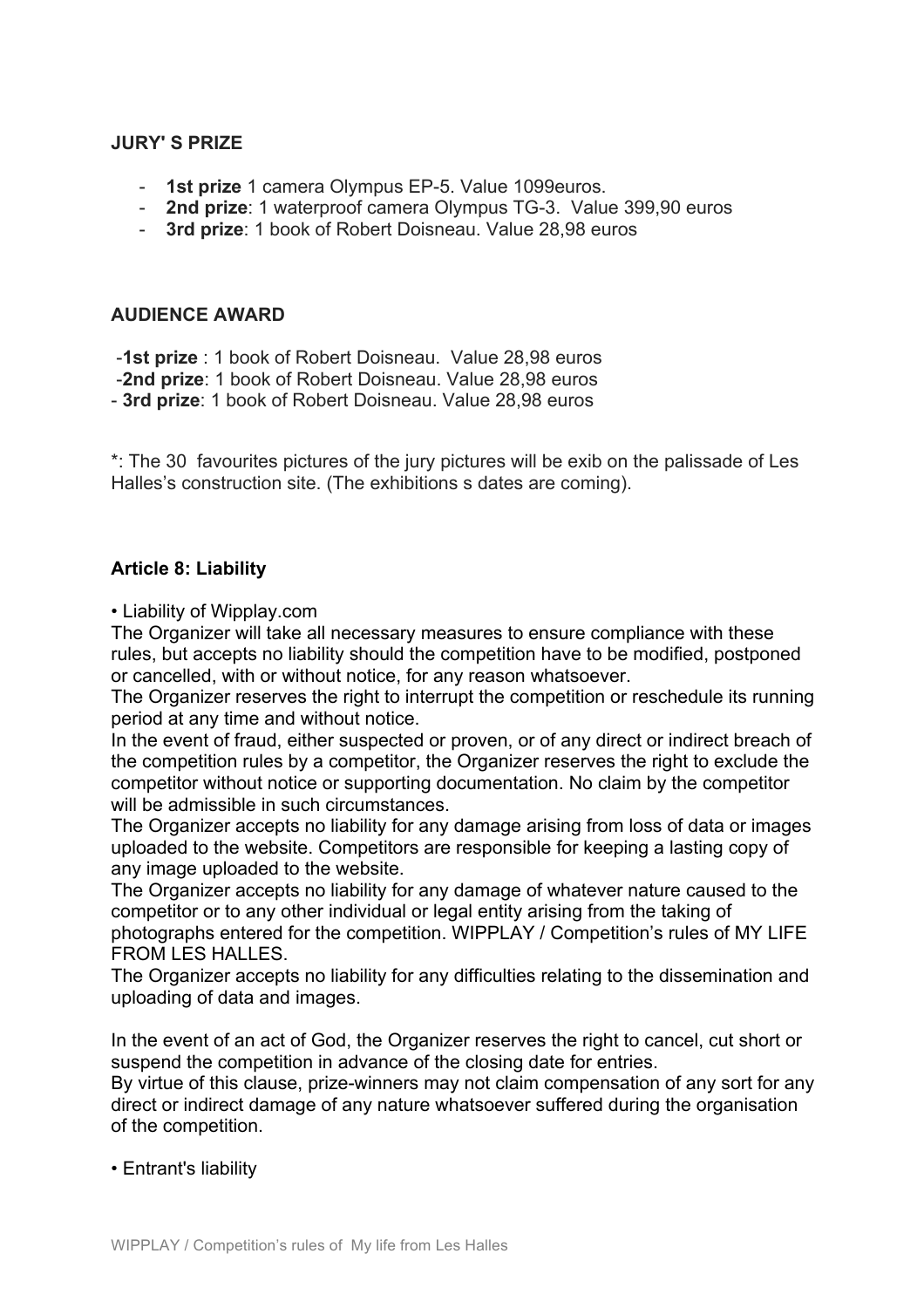The competition entrant accepts full liability for the content (design objects, buildings, individuals, etc.) of the images submitted to the Organizer.

In any event, the entrant undertakes to submit a photograph or photographs compliant with the intellectual property rights of third parties and with all current legislation and generally consistent with the preservation of public order and decency.

Should these rules be breached, the Organizer reserves the right to close the account

of the entrant responsible without notice and without damage to the rights of the company or of any third party to engage in further appropriate action against the entrant.

In any event, the entrant warrants the Organizer against any legal action that might be brought as a consequence of the photograph created by the entrant.

### **Article 9: Claims**

Any request or claim concerning the running of the competition and the basis on which prizes are awarded must be submitted to Wipllay.com by registered letter with acknowledgement of receipt within four months of the final competition closing date, to the following address:

Wipplay.com Concours " My life from les Halles" Société Wipplay.com 41, rue de la Chaussée d'Antin 75009 Paris

### **Article 10: Access to the rules**

A copy of the competition rules may be downloaded from the website or will be sent to anyone submitting a written request to the following address: Concours " My life from les Halles" Société Wipplay.com 41, rue de la Chaussée d'Antin 75009 Paris

No information will be provided by telephone. WIPPLAY / Competition's rules of My life from les Halles

Article 11: Personal data In accordance with the French data protection act, the Loi Informatique et Liberté, no. 78-17 of 6 January 1978, competition entrants have the right to access, modify, rectify and delete their personal data. To exercise this right, simply write to us at:

Concours " My life from les Halles" Société Wipplay.com 41, rue de la Chaussée d'Antin 75009 Paris